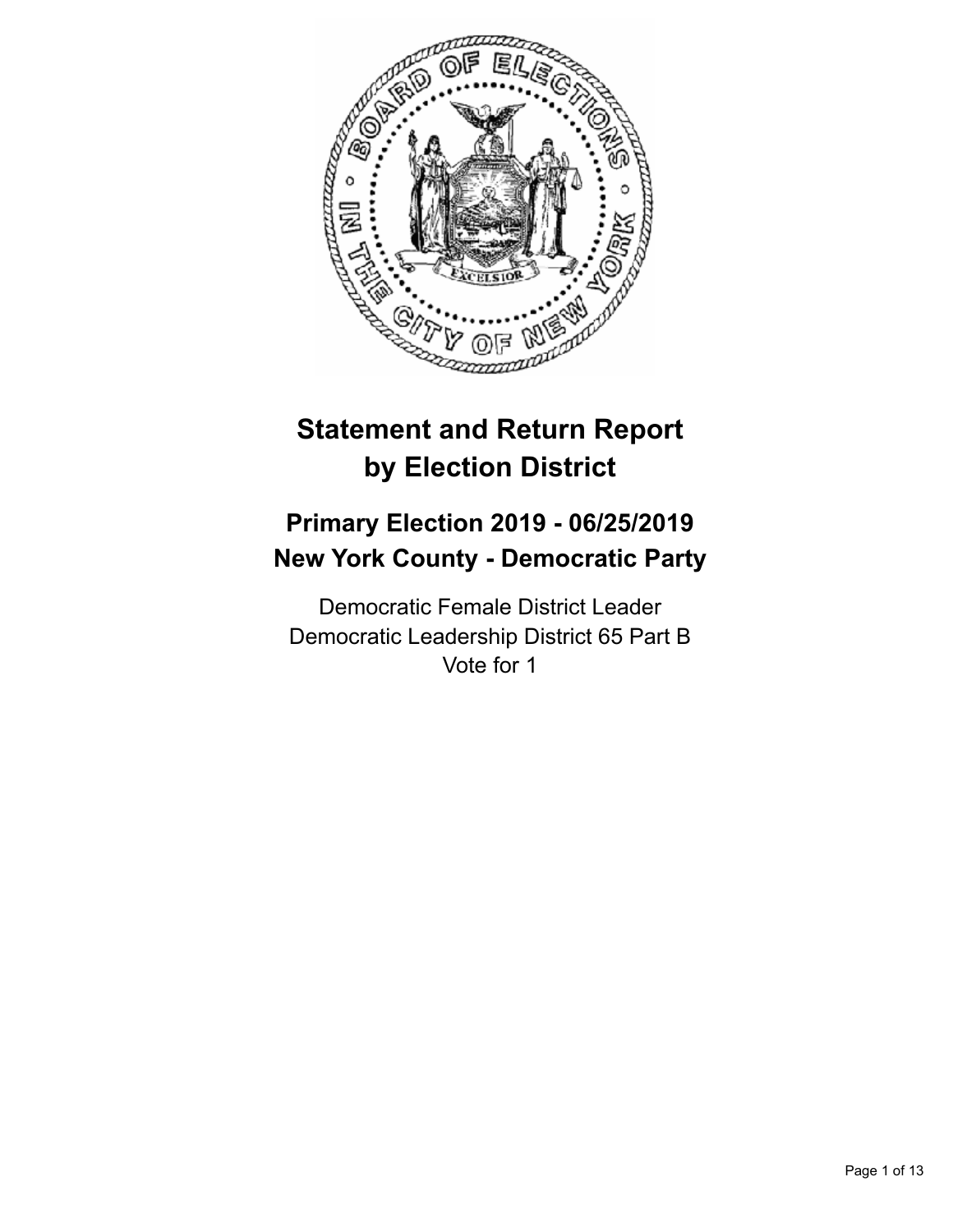

| <b>PUBLIC COUNTER</b>                                    | 40 |
|----------------------------------------------------------|----|
| <b>MANUALLY COUNTED EMERGENCY</b>                        | 0  |
| ABSENTEE / MILITARY                                      | 0  |
| AFFIDAVIT                                                | 0  |
| <b>Total Ballots</b>                                     | 40 |
| Less - Inapplicable Federal/Special Presidential Ballots | 0  |
| <b>Total Applicable Ballots</b>                          | 40 |
| DAISY PAEZ                                               | 14 |
| DIANA ALDAHONDO                                          | 26 |
| <b>Total Votes</b>                                       | 40 |

## **007/65**

| <b>PUBLIC COUNTER</b>                                    | 57       |
|----------------------------------------------------------|----------|
| <b>MANUALLY COUNTED EMERGENCY</b>                        | $\Omega$ |
| <b>ABSENTEE / MILITARY</b>                               |          |
| AFFIDAVIT                                                |          |
| <b>Total Ballots</b>                                     | 59       |
| Less - Inapplicable Federal/Special Presidential Ballots | 0        |
| <b>Total Applicable Ballots</b>                          | 59       |
| DAISY PAEZ                                               | 24       |
| DIANA ALDAHONDO                                          | 32       |
| <b>Total Votes</b>                                       | 56       |
| Unrecorded                                               | 3        |
|                                                          |          |

| <b>PUBLIC COUNTER</b>                                    | 32            |
|----------------------------------------------------------|---------------|
| <b>MANUALLY COUNTED EMERGENCY</b>                        | $\Omega$      |
| ABSENTEE / MILITARY                                      | $\mathcal{P}$ |
| <b>AFFIDAVIT</b>                                         | 0             |
| <b>Total Ballots</b>                                     | 34            |
| Less - Inapplicable Federal/Special Presidential Ballots | 0             |
| <b>Total Applicable Ballots</b>                          | 34            |
| DAISY PAEZ                                               | 12            |
| DIANA ALDAHONDO                                          | 22            |
| <b>Total Votes</b>                                       | 34            |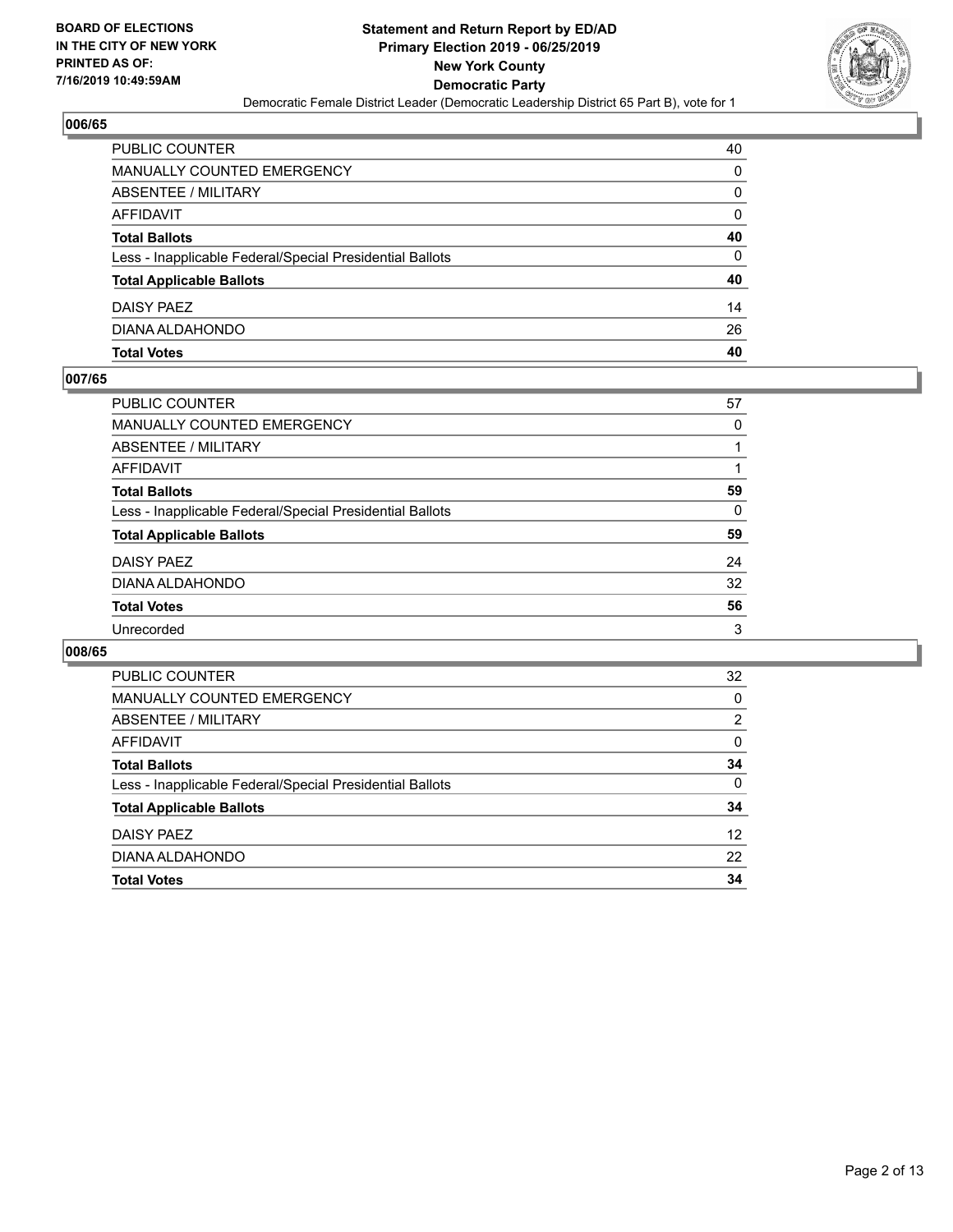

| PUBLIC COUNTER                                           | 41 |
|----------------------------------------------------------|----|
| MANUALLY COUNTED EMERGENCY                               | 0  |
| ABSENTEE / MILITARY                                      | 4  |
| AFFIDAVIT                                                | 0  |
| <b>Total Ballots</b>                                     | 45 |
| Less - Inapplicable Federal/Special Presidential Ballots | 0  |
| <b>Total Applicable Ballots</b>                          | 45 |
| DAISY PAEZ                                               | 14 |
| DIANA ALDAHONDO                                          | 30 |
| <b>Total Votes</b>                                       | 44 |
| Unrecorded                                               |    |

## **019/65**

| <b>PUBLIC COUNTER</b>                                    | 41             |
|----------------------------------------------------------|----------------|
| <b>MANUALLY COUNTED EMERGENCY</b>                        | 0              |
| <b>ABSENTEE / MILITARY</b>                               | $\overline{2}$ |
| AFFIDAVIT                                                | 0              |
| <b>Total Ballots</b>                                     | 43             |
| Less - Inapplicable Federal/Special Presidential Ballots | 0              |
| <b>Total Applicable Ballots</b>                          | 43             |
| DAISY PAEZ                                               | 9              |
| DIANA ALDAHONDO                                          | 26             |
| <b>Total Votes</b>                                       | 35             |
| Unrecorded                                               | 8              |

| PUBLIC COUNTER                                           | 39             |
|----------------------------------------------------------|----------------|
| <b>MANUALLY COUNTED EMERGENCY</b>                        | 0              |
| ABSENTEE / MILITARY                                      | 4              |
| <b>AFFIDAVIT</b>                                         | 0              |
| <b>Total Ballots</b>                                     | 43             |
| Less - Inapplicable Federal/Special Presidential Ballots | 0              |
| <b>Total Applicable Ballots</b>                          | 43             |
| DAISY PAEZ                                               | 17             |
| DIANA ALDAHONDO                                          | 24             |
| <b>Total Votes</b>                                       | 41             |
| Unrecorded                                               | $\overline{2}$ |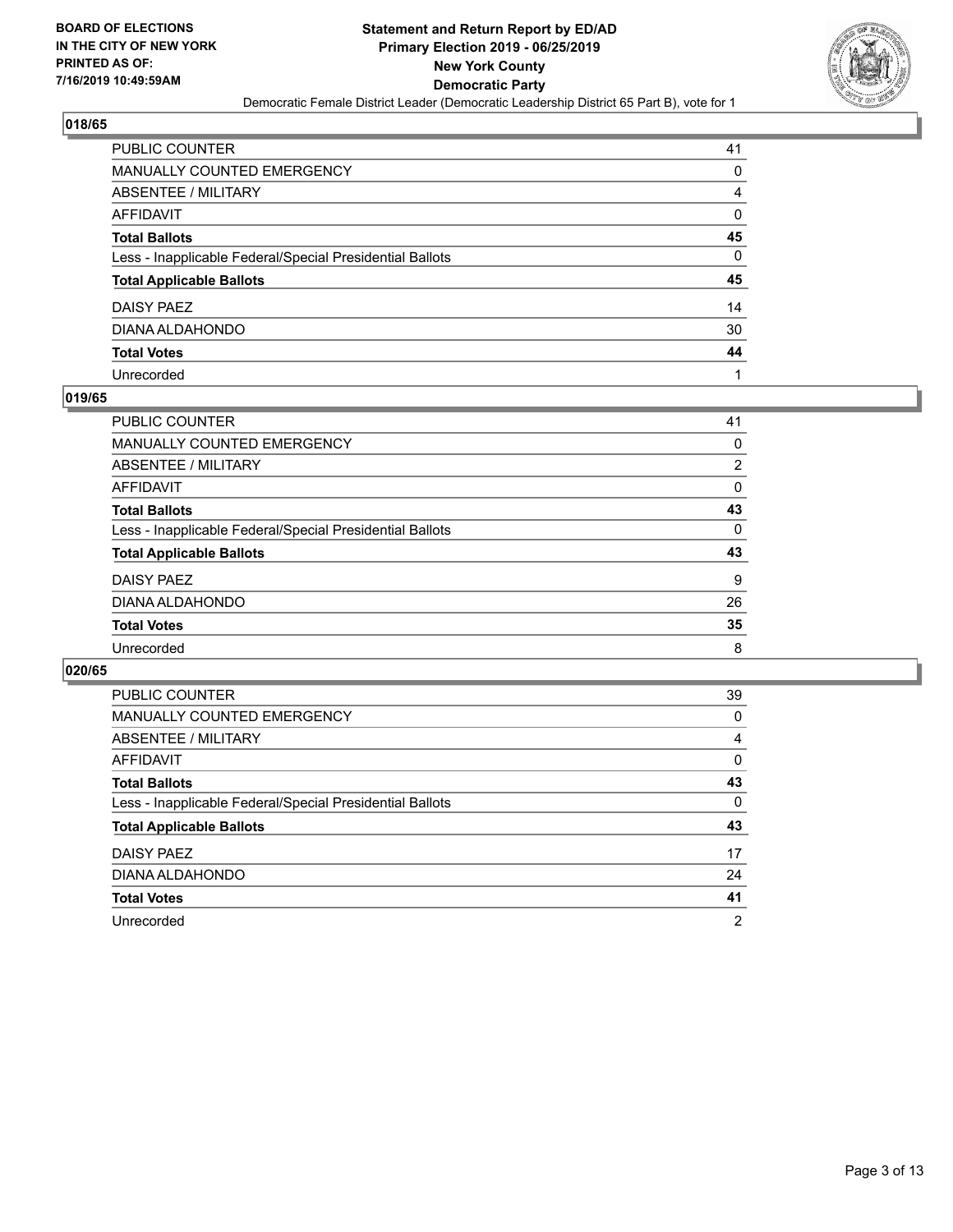

| <b>Total Votes</b>                                       | 25       |
|----------------------------------------------------------|----------|
| UNATTRIBUTABLE WRITE-IN (WRITE-IN)                       |          |
| DIANA ALDAHONDO                                          | 11       |
| DAISY PAEZ                                               | 13       |
| <b>Total Applicable Ballots</b>                          | 25       |
| Less - Inapplicable Federal/Special Presidential Ballots | $\Omega$ |
| <b>Total Ballots</b>                                     | 25       |
| <b>AFFIDAVIT</b>                                         | 0        |
| <b>ABSENTEE / MILITARY</b>                               | 0        |
| MANUALLY COUNTED EMERGENCY                               | $\Omega$ |
| PUBLIC COUNTER                                           | 25       |

### **025/65**

| PUBLIC COUNTER                                           | 11 |
|----------------------------------------------------------|----|
| <b>MANUALLY COUNTED EMERGENCY</b>                        | 0  |
| ABSENTEE / MILITARY                                      | 0  |
| AFFIDAVIT                                                | 0  |
| <b>Total Ballots</b>                                     | 11 |
| Less - Inapplicable Federal/Special Presidential Ballots | 0  |
| <b>Total Applicable Ballots</b>                          | 11 |
| DAISY PAEZ                                               | 4  |
| DIANA ALDAHONDO                                          |    |
| <b>Total Votes</b>                                       | 11 |

| <b>PUBLIC COUNTER</b>                                    | 9 |
|----------------------------------------------------------|---|
| <b>MANUALLY COUNTED EMERGENCY</b>                        | 0 |
| ABSENTEE / MILITARY                                      | 0 |
| AFFIDAVIT                                                | 0 |
| <b>Total Ballots</b>                                     | 9 |
| Less - Inapplicable Federal/Special Presidential Ballots | 0 |
| <b>Total Applicable Ballots</b>                          | 9 |
| DAISY PAEZ                                               |   |
| DIANA ALDAHONDO                                          |   |
| <b>Total Votes</b>                                       | 8 |
| Unrecorded                                               |   |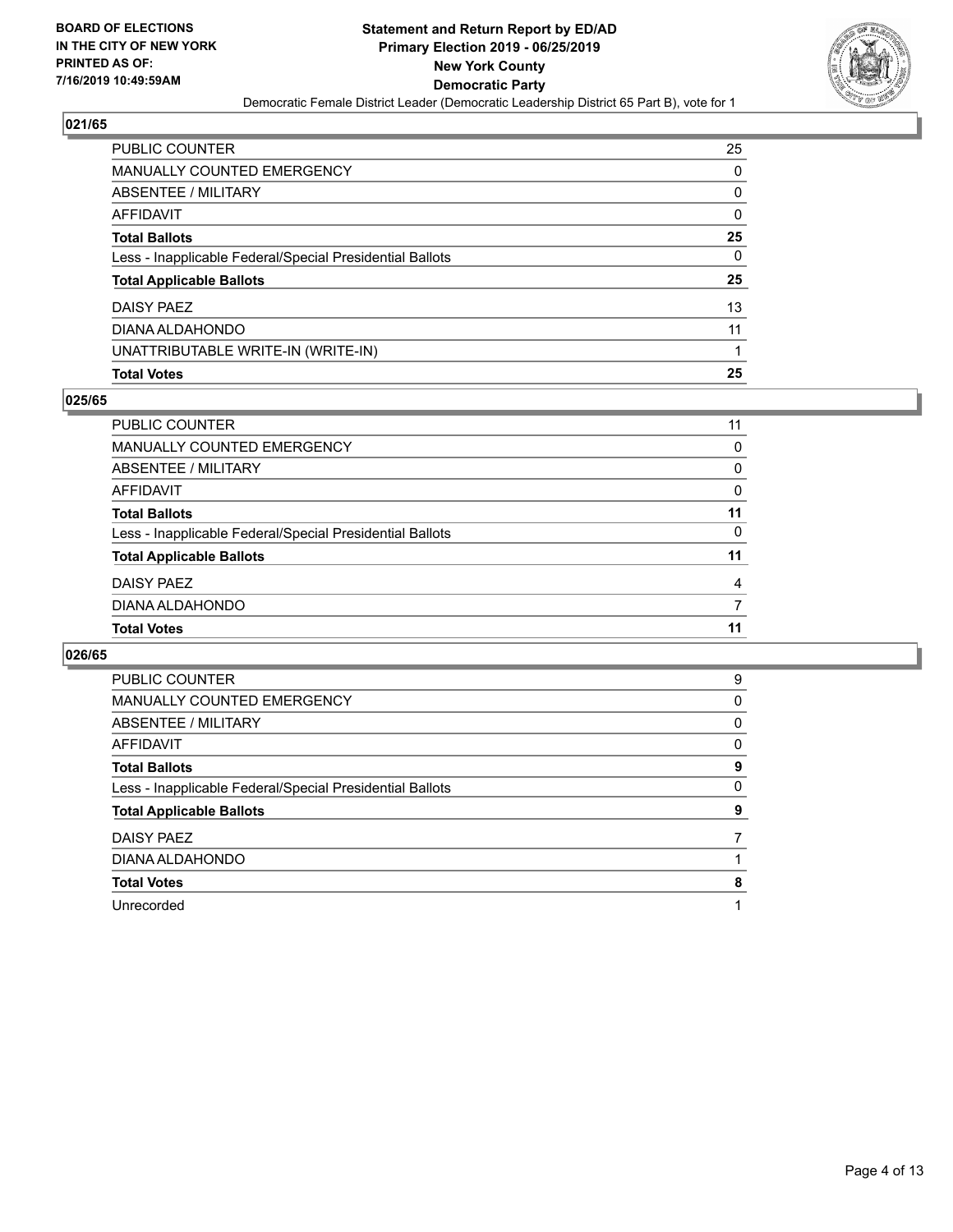

| PUBLIC COUNTER                                           | 26 |
|----------------------------------------------------------|----|
| <b>MANUALLY COUNTED EMERGENCY</b>                        | 0  |
| ABSENTEE / MILITARY                                      | 0  |
| AFFIDAVIT                                                | 0  |
| <b>Total Ballots</b>                                     | 26 |
| Less - Inapplicable Federal/Special Presidential Ballots | 0  |
| <b>Total Applicable Ballots</b>                          | 26 |
| DAISY PAEZ                                               | 14 |
| DIANA ALDAHONDO                                          | 11 |
| <b>Total Votes</b>                                       | 25 |
| Unrecorded                                               |    |

### **028/65**

| <b>PUBLIC COUNTER</b>                                    |   |
|----------------------------------------------------------|---|
| <b>MANUALLY COUNTED EMERGENCY</b>                        | 0 |
| ABSENTEE / MILITARY                                      | 0 |
| AFFIDAVIT                                                | 0 |
| <b>Total Ballots</b>                                     |   |
| Less - Inapplicable Federal/Special Presidential Ballots | 0 |
| <b>Total Applicable Ballots</b>                          |   |
| DAISY PAEZ                                               | 4 |
| DIANA ALDAHONDO                                          | 3 |
| <b>Total Votes</b>                                       |   |
|                                                          |   |

| PUBLIC COUNTER                                           | 22       |
|----------------------------------------------------------|----------|
| <b>MANUALLY COUNTED EMERGENCY</b>                        | 0        |
| <b>ABSENTEE / MILITARY</b>                               | 2        |
| AFFIDAVIT                                                | $\Omega$ |
| <b>Total Ballots</b>                                     | 24       |
| Less - Inapplicable Federal/Special Presidential Ballots | $\Omega$ |
| <b>Total Applicable Ballots</b>                          | 24       |
| DAISY PAEZ                                               | 16       |
| DIANA ALDAHONDO                                          | 6        |
| <b>Total Votes</b>                                       | 22       |
| Unrecorded                                               | 2        |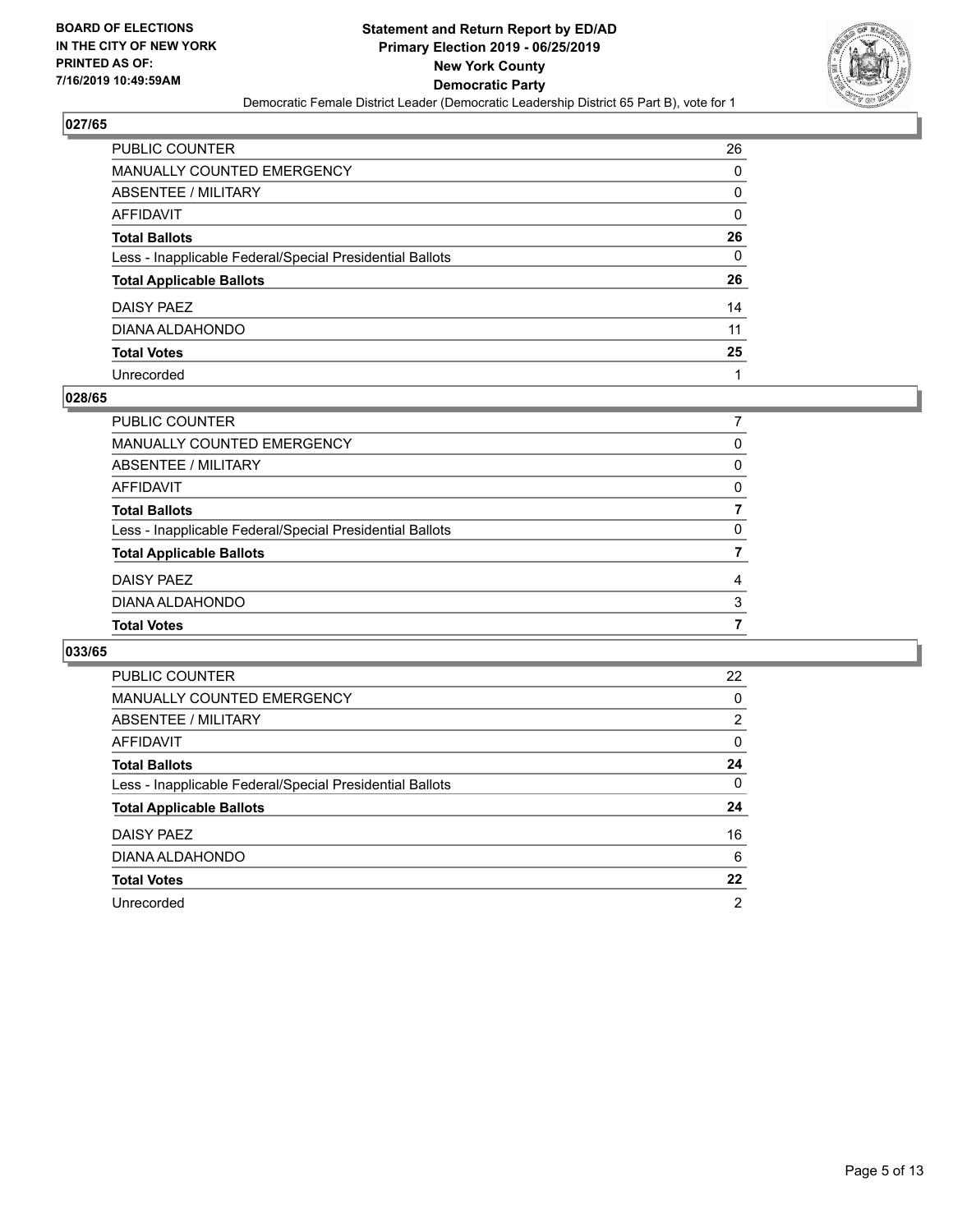

| PUBLIC COUNTER                                           | 25             |
|----------------------------------------------------------|----------------|
| MANUALLY COUNTED EMERGENCY                               | 0              |
| ABSENTEE / MILITARY                                      | 1              |
| AFFIDAVIT                                                |                |
| Total Ballots                                            | 27             |
| Less - Inapplicable Federal/Special Presidential Ballots | 0              |
| <b>Total Applicable Ballots</b>                          | 27             |
| DAISY PAEZ                                               | 14             |
| DIANA ALDAHONDO                                          | 11             |
| <b>Total Votes</b>                                       | 25             |
| Unrecorded                                               | $\overline{2}$ |

## **035/65**

| <b>PUBLIC COUNTER</b>                                    | 29       |
|----------------------------------------------------------|----------|
| <b>MANUALLY COUNTED EMERGENCY</b>                        | 0        |
| ABSENTEE / MILITARY                                      | 0        |
| <b>AFFIDAVIT</b>                                         | $\Omega$ |
| <b>Total Ballots</b>                                     | 29       |
| Less - Inapplicable Federal/Special Presidential Ballots | 0        |
| <b>Total Applicable Ballots</b>                          | 29       |
| <b>DAISY PAEZ</b>                                        | 10       |
| DIANA ALDAHONDO                                          | 16       |
| CLAUDIO DE DIGUZ (WRITE-IN)                              |          |
| EILEEN BUDD (WRITE-IN)                                   |          |
| <b>Total Votes</b>                                       | 28       |
| Unrecorded                                               |          |

| PUBLIC COUNTER                                           | 29       |
|----------------------------------------------------------|----------|
| <b>MANUALLY COUNTED EMERGENCY</b>                        | $\Omega$ |
| ABSENTEE / MILITARY                                      | $\Omega$ |
| AFFIDAVIT                                                | $\Omega$ |
| <b>Total Ballots</b>                                     | 29       |
| Less - Inapplicable Federal/Special Presidential Ballots | 0        |
| <b>Total Applicable Ballots</b>                          | 29       |
| DAISY PAEZ                                               | 17       |
| DIANA ALDAHONDO                                          | 10       |
| <b>Total Votes</b>                                       | 27       |
| Unrecorded                                               | 2        |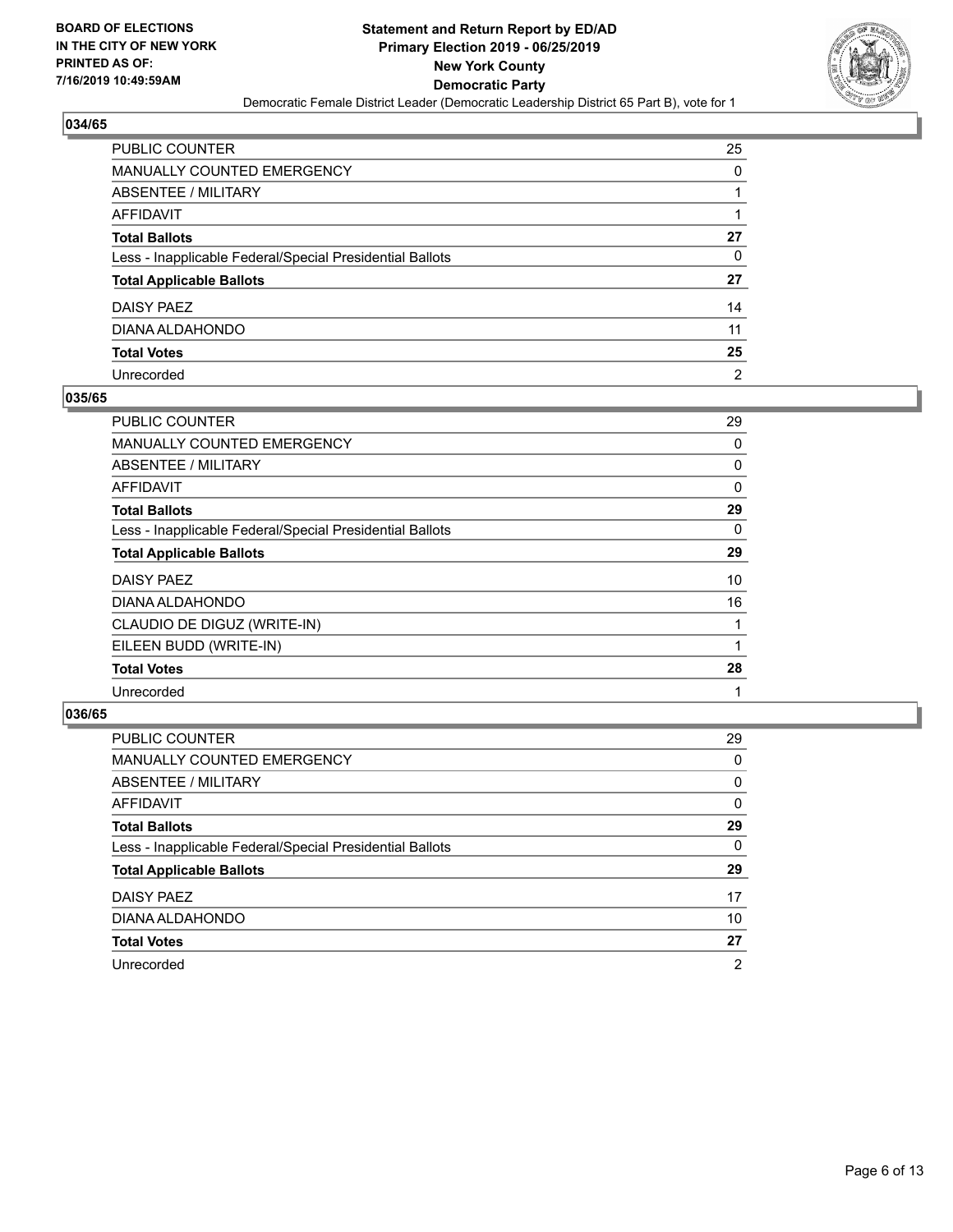

| PUBLIC COUNTER                                           | 28             |
|----------------------------------------------------------|----------------|
| MANUALLY COUNTED EMERGENCY                               | 0              |
| ABSENTEE / MILITARY                                      | 0              |
| AFFIDAVIT                                                |                |
| <b>Total Ballots</b>                                     | 29             |
| Less - Inapplicable Federal/Special Presidential Ballots | $\Omega$       |
| <b>Total Applicable Ballots</b>                          | 29             |
| DAISY PAEZ                                               | 21             |
| DIANA ALDAHONDO                                          | 6              |
| <b>Total Votes</b>                                       | 27             |
| Unrecorded                                               | $\overline{2}$ |

## **038/65**

| <b>PUBLIC COUNTER</b>                                    | 13 |
|----------------------------------------------------------|----|
| <b>MANUALLY COUNTED EMERGENCY</b>                        | 0  |
| ABSENTEE / MILITARY                                      | 4  |
| AFFIDAVIT                                                | 0  |
| <b>Total Ballots</b>                                     | 17 |
| Less - Inapplicable Federal/Special Presidential Ballots | 0  |
| <b>Total Applicable Ballots</b>                          | 17 |
| DAISY PAEZ                                               | 8  |
| DIANA ALDAHONDO                                          | 8  |
| UNATTRIBUTABLE WRITE-IN (WRITE-IN)                       |    |
| <b>Total Votes</b>                                       | 17 |

| <b>PUBLIC COUNTER</b>                                    | 30       |
|----------------------------------------------------------|----------|
| MANUALLY COUNTED EMERGENCY                               | 0        |
| ABSENTEE / MILITARY                                      |          |
| AFFIDAVIT                                                |          |
| <b>Total Ballots</b>                                     | 32       |
| Less - Inapplicable Federal/Special Presidential Ballots | $\Omega$ |
| <b>Total Applicable Ballots</b>                          | 32       |
| DAISY PAEZ                                               | 27       |
| DIANA ALDAHONDO                                          | 5        |
| <b>Total Votes</b>                                       | 32       |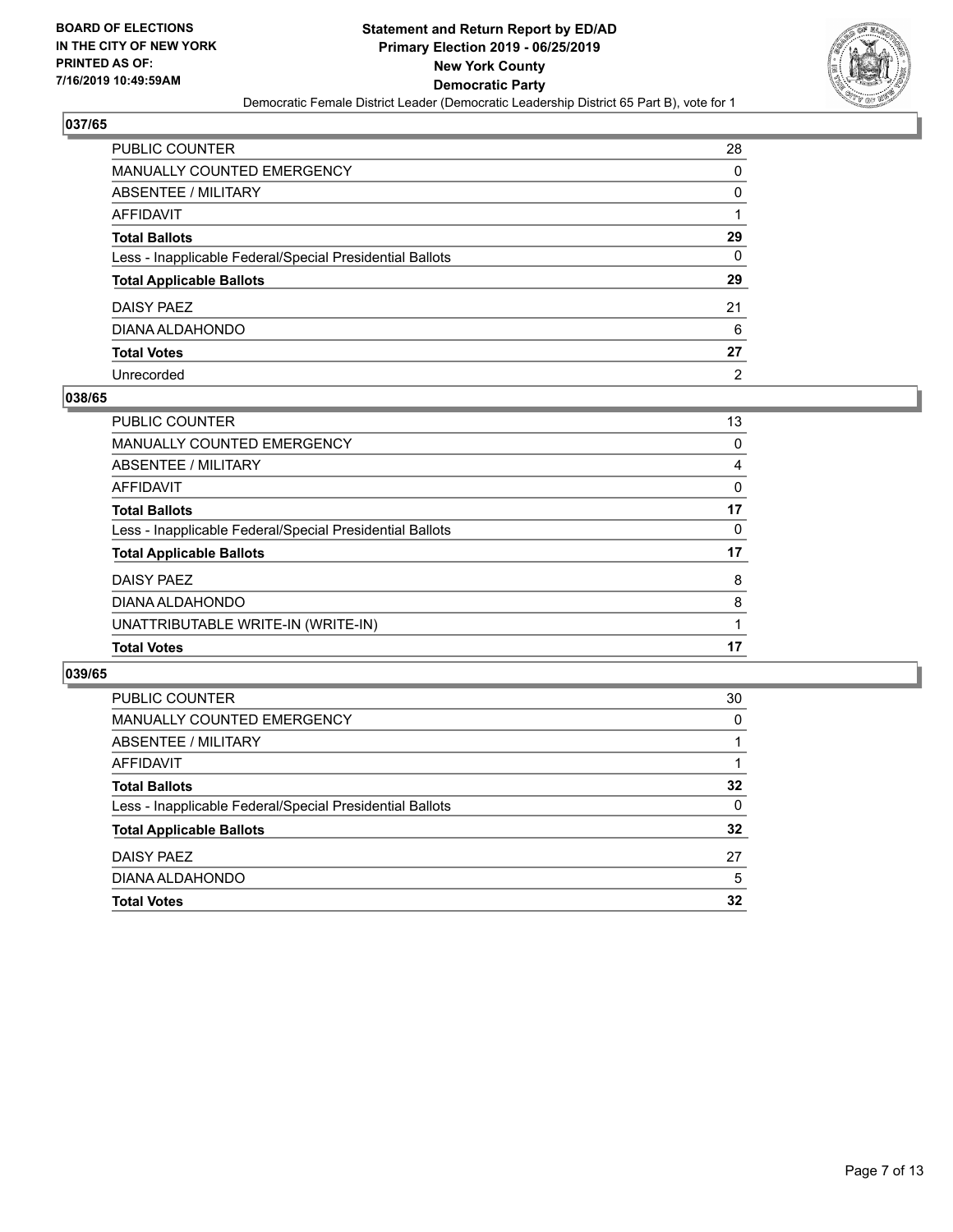

| <b>Total Votes</b>                                       | 38       |
|----------------------------------------------------------|----------|
| UNATTRIBUTABLE WRITE-IN (WRITE-IN)                       |          |
| DIANA ALDAHONDO                                          | 7        |
| DAISY PAEZ                                               | 30       |
| <b>Total Applicable Ballots</b>                          | 38       |
| Less - Inapplicable Federal/Special Presidential Ballots | $\Omega$ |
| <b>Total Ballots</b>                                     | 38       |
| <b>AFFIDAVIT</b>                                         | 0        |
| <b>ABSENTEE / MILITARY</b>                               | 0        |
| <b>MANUALLY COUNTED EMERGENCY</b>                        | $\Omega$ |
| PUBLIC COUNTER                                           | 38       |

## **042/65**

| <b>PUBLIC COUNTER</b>                                    | 20            |
|----------------------------------------------------------|---------------|
| <b>MANUALLY COUNTED EMERGENCY</b>                        | 0             |
| ABSENTEE / MILITARY                                      | $\mathcal{P}$ |
| AFFIDAVIT                                                | 0             |
| <b>Total Ballots</b>                                     | 22            |
| Less - Inapplicable Federal/Special Presidential Ballots | 0             |
| <b>Total Applicable Ballots</b>                          | 22            |
| DAISY PAEZ                                               | 19            |
| DIANA ALDAHONDO                                          | 2             |
| <b>Total Votes</b>                                       | 21            |
| Unrecorded                                               |               |

| <b>PUBLIC COUNTER</b>                                    | 33       |
|----------------------------------------------------------|----------|
| MANUALLY COUNTED EMERGENCY                               | 0        |
| ABSENTEE / MILITARY                                      |          |
| AFFIDAVIT                                                | 0        |
| <b>Total Ballots</b>                                     | 34       |
| Less - Inapplicable Federal/Special Presidential Ballots | $\Omega$ |
| <b>Total Applicable Ballots</b>                          | 34       |
| DAISY PAEZ                                               | 22       |
| DIANA ALDAHONDO                                          | 12       |
| <b>Total Votes</b>                                       | 34       |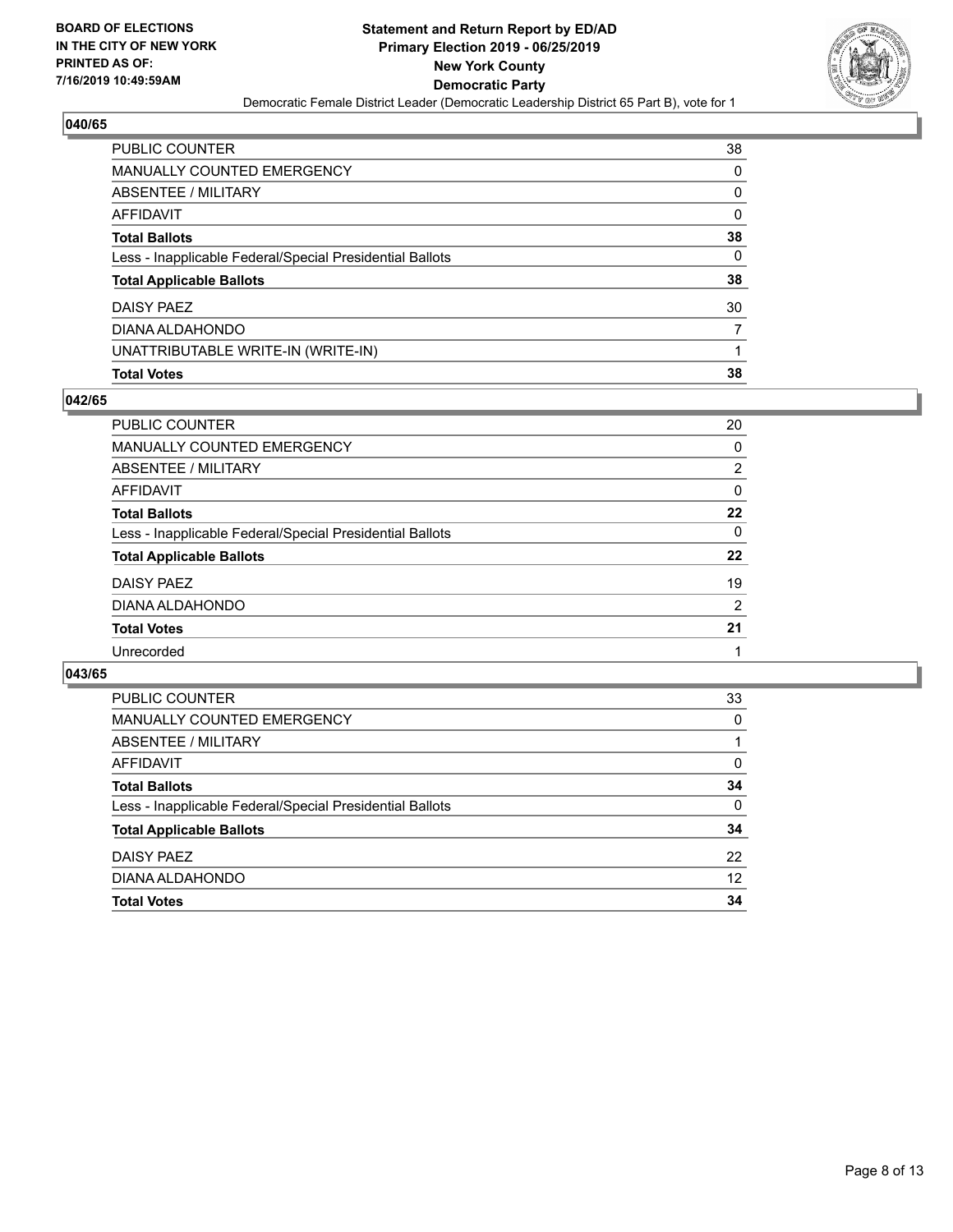

| <b>PUBLIC COUNTER</b>                                    | 70       |
|----------------------------------------------------------|----------|
| <b>MANUALLY COUNTED EMERGENCY</b>                        | 0        |
| ABSENTEE / MILITARY                                      | 0        |
| AFFIDAVIT                                                | 0        |
| <b>Total Ballots</b>                                     | 70       |
| Less - Inapplicable Federal/Special Presidential Ballots | $\Omega$ |
| <b>Total Applicable Ballots</b>                          | 70       |
| DAISY PAEZ                                               | 42       |
| DIANA ALDAHONDO                                          | 27       |
| AURA CLAVARRIA (WRITE-IN)                                |          |
| <b>Total Votes</b>                                       | 70       |

## **050/65**

| PUBLIC COUNTER                                           | 56             |
|----------------------------------------------------------|----------------|
| <b>MANUALLY COUNTED EMERGENCY</b>                        | 0              |
| <b>ABSENTEE / MILITARY</b>                               | 3              |
| <b>AFFIDAVIT</b>                                         | 0              |
| <b>Total Ballots</b>                                     | 59             |
| Less - Inapplicable Federal/Special Presidential Ballots | $\Omega$       |
| <b>Total Applicable Ballots</b>                          | 59             |
| DAISY PAEZ                                               | 37             |
| DIANA ALDAHONDO                                          | 19             |
| JASMINE SANCHEZ (WRITE-IN)                               | $\overline{2}$ |
| <b>Total Votes</b>                                       | 58             |
| Unrecorded                                               |                |
|                                                          |                |

| <b>PUBLIC COUNTER</b>                                    | 30       |
|----------------------------------------------------------|----------|
| MANUALLY COUNTED EMERGENCY                               | 0        |
| ABSENTEE / MILITARY                                      | $\Omega$ |
| AFFIDAVIT                                                | $\Omega$ |
| <b>Total Ballots</b>                                     | 30       |
| Less - Inapplicable Federal/Special Presidential Ballots | $\Omega$ |
| <b>Total Applicable Ballots</b>                          | 30       |
| DAISY PAEZ                                               | 24       |
| DIANA ALDAHONDO                                          | 5        |
| <b>Total Votes</b>                                       | 29       |
| Unrecorded                                               |          |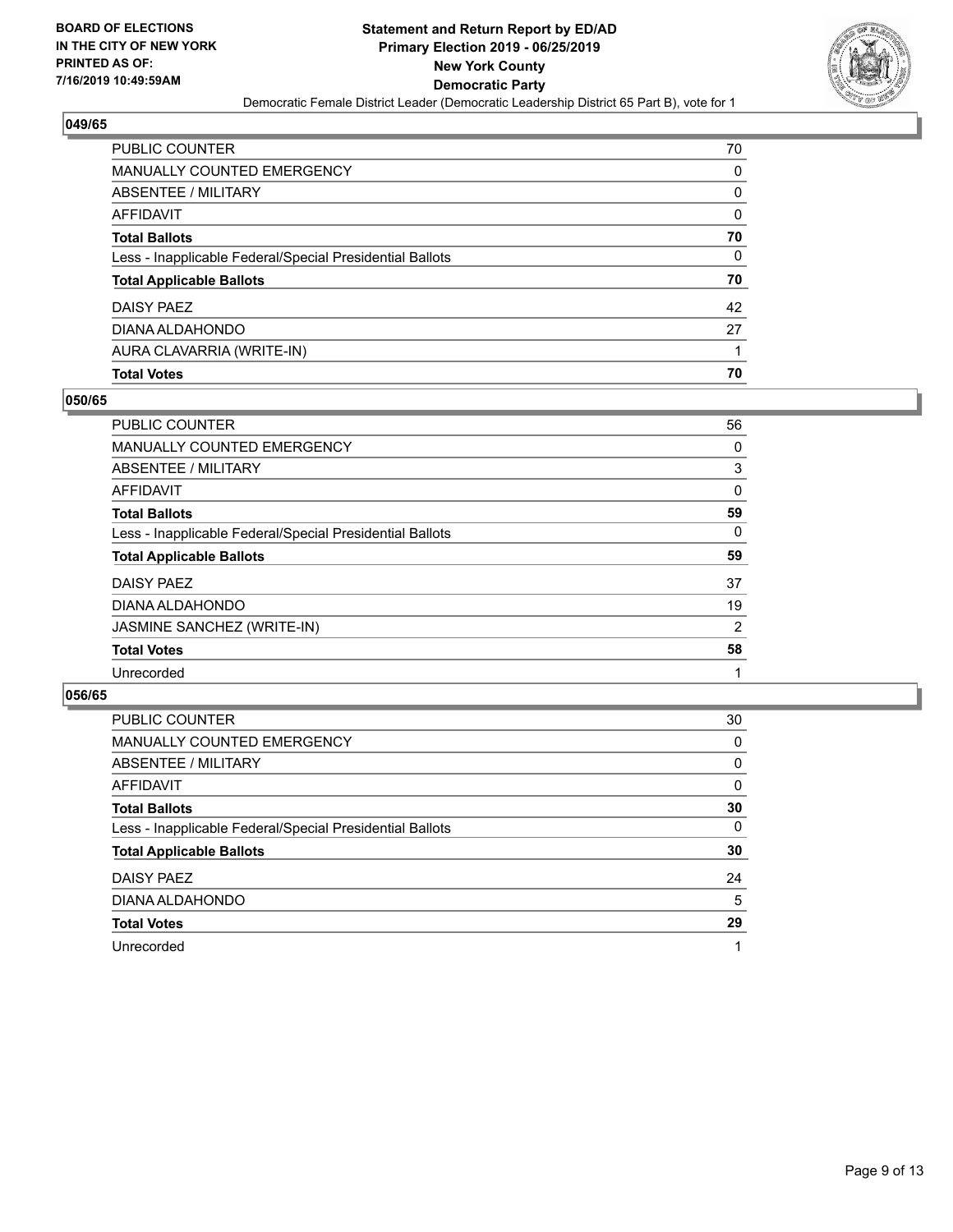

| PUBLIC COUNTER                                           | 27             |
|----------------------------------------------------------|----------------|
| <b>MANUALLY COUNTED EMERGENCY</b>                        | 0              |
| ABSENTEE / MILITARY                                      | 0              |
| AFFIDAVIT                                                |                |
| <b>Total Ballots</b>                                     | 28             |
| Less - Inapplicable Federal/Special Presidential Ballots | 0              |
| <b>Total Applicable Ballots</b>                          | 28             |
| DAISY PAEZ                                               | 22             |
| DIANA ALDAHONDO                                          | 4              |
| <b>Total Votes</b>                                       | 26             |
| Unrecorded                                               | $\overline{2}$ |

### **059/65**

| 4        |
|----------|
| $\Omega$ |
| 4        |
| 4        |
| 0        |
| 4        |
| 0        |
| 0        |
| 0        |
| 4        |
|          |

| PUBLIC COUNTER                                           | 10       |
|----------------------------------------------------------|----------|
| <b>MANUALLY COUNTED EMERGENCY</b>                        | 0        |
| <b>ABSENTEE / MILITARY</b>                               | 0        |
| <b>AFFIDAVIT</b>                                         | 0        |
| <b>Total Ballots</b>                                     | 10       |
| Less - Inapplicable Federal/Special Presidential Ballots | $\Omega$ |
| <b>Total Applicable Ballots</b>                          | 10       |
| DAISY PAEZ                                               | 5        |
| DIANA ALDAHONDO                                          | 3        |
| QIUHUI CHEN (WRITE-IN)                                   | 1        |
| RITA H. ZHONG (WRITE-IN)                                 | 1        |
| <b>Total Votes</b>                                       | 10       |
|                                                          |          |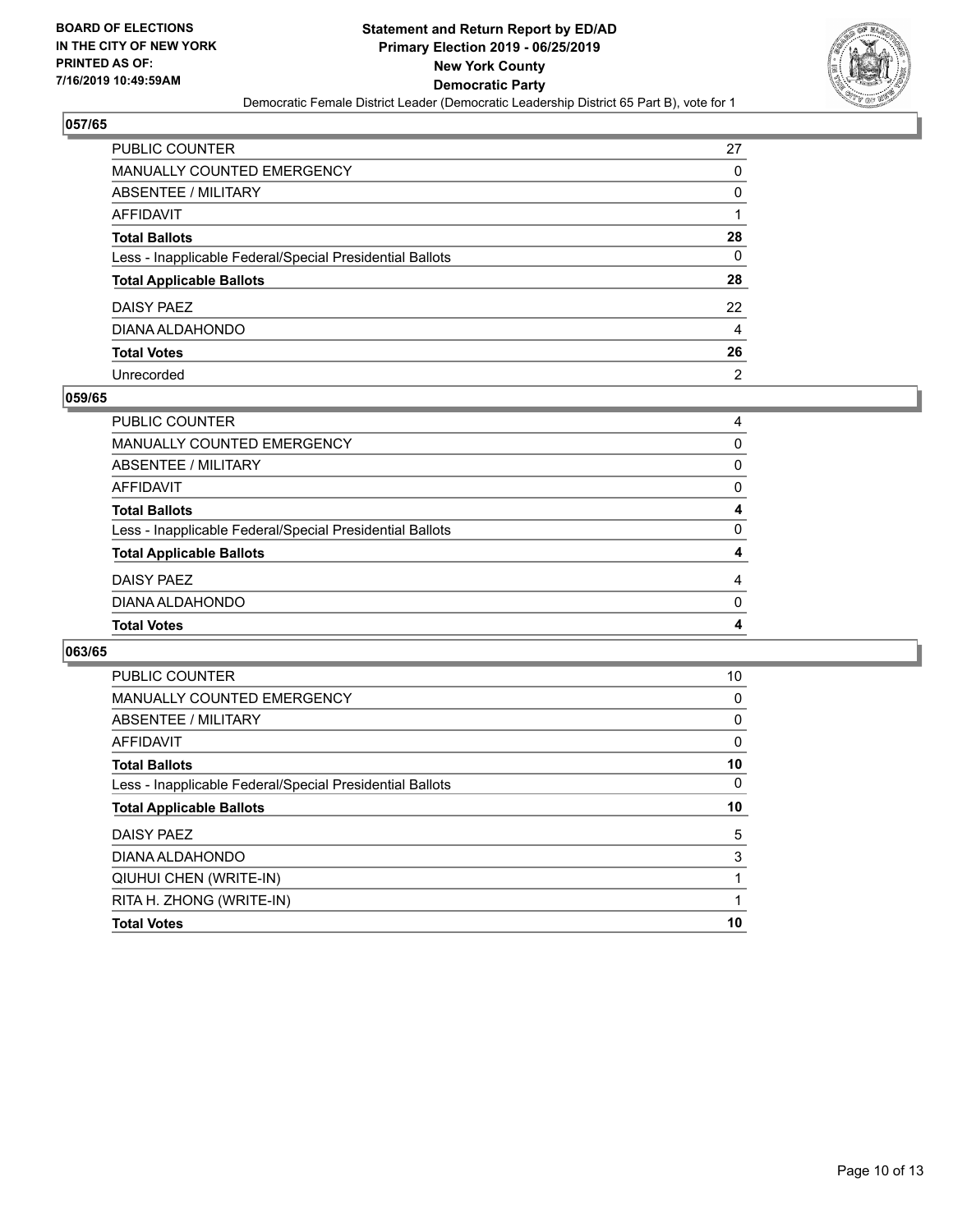

| PUBLIC COUNTER                                           | 17       |
|----------------------------------------------------------|----------|
| MANUALLY COUNTED EMERGENCY                               | 0        |
| ABSENTEE / MILITARY                                      | 2        |
| AFFIDAVIT                                                | 0        |
| Total Ballots                                            | 19       |
| Less - Inapplicable Federal/Special Presidential Ballots | $\Omega$ |
| <b>Total Applicable Ballots</b>                          | 19       |
| DAISY PAEZ                                               | 15       |
| DIANA ALDAHONDO                                          | 3        |
| <b>Total Votes</b>                                       | 18       |
| Unrecorded                                               |          |

### **065/65**

| PUBLIC COUNTER                                           | 6              |
|----------------------------------------------------------|----------------|
| <b>MANUALLY COUNTED EMERGENCY</b>                        | 0              |
| ABSENTEE / MILITARY                                      | 0              |
| AFFIDAVIT                                                | 0              |
| <b>Total Ballots</b>                                     | 6              |
| Less - Inapplicable Federal/Special Presidential Ballots | 0              |
| <b>Total Applicable Ballots</b>                          | 6              |
| DAISY PAEZ                                               | 3              |
| DIANA ALDAHONDO                                          | $\overline{2}$ |
| UNATTRIBUTABLE WRITE-IN (WRITE-IN)                       |                |
| <b>Total Votes</b>                                       | 6              |

| PUBLIC COUNTER                                           | 10 |
|----------------------------------------------------------|----|
| <b>MANUALLY COUNTED EMERGENCY</b>                        | 0  |
| <b>ABSENTEE / MILITARY</b>                               | 0  |
| <b>AFFIDAVIT</b>                                         | 0  |
| <b>Total Ballots</b>                                     | 10 |
| Less - Inapplicable Federal/Special Presidential Ballots | 0  |
| <b>Total Applicable Ballots</b>                          | 10 |
|                                                          |    |
| DAISY PAEZ                                               | 5  |
| DIANA ALDAHONDO                                          | 4  |
| <b>Total Votes</b>                                       | 9  |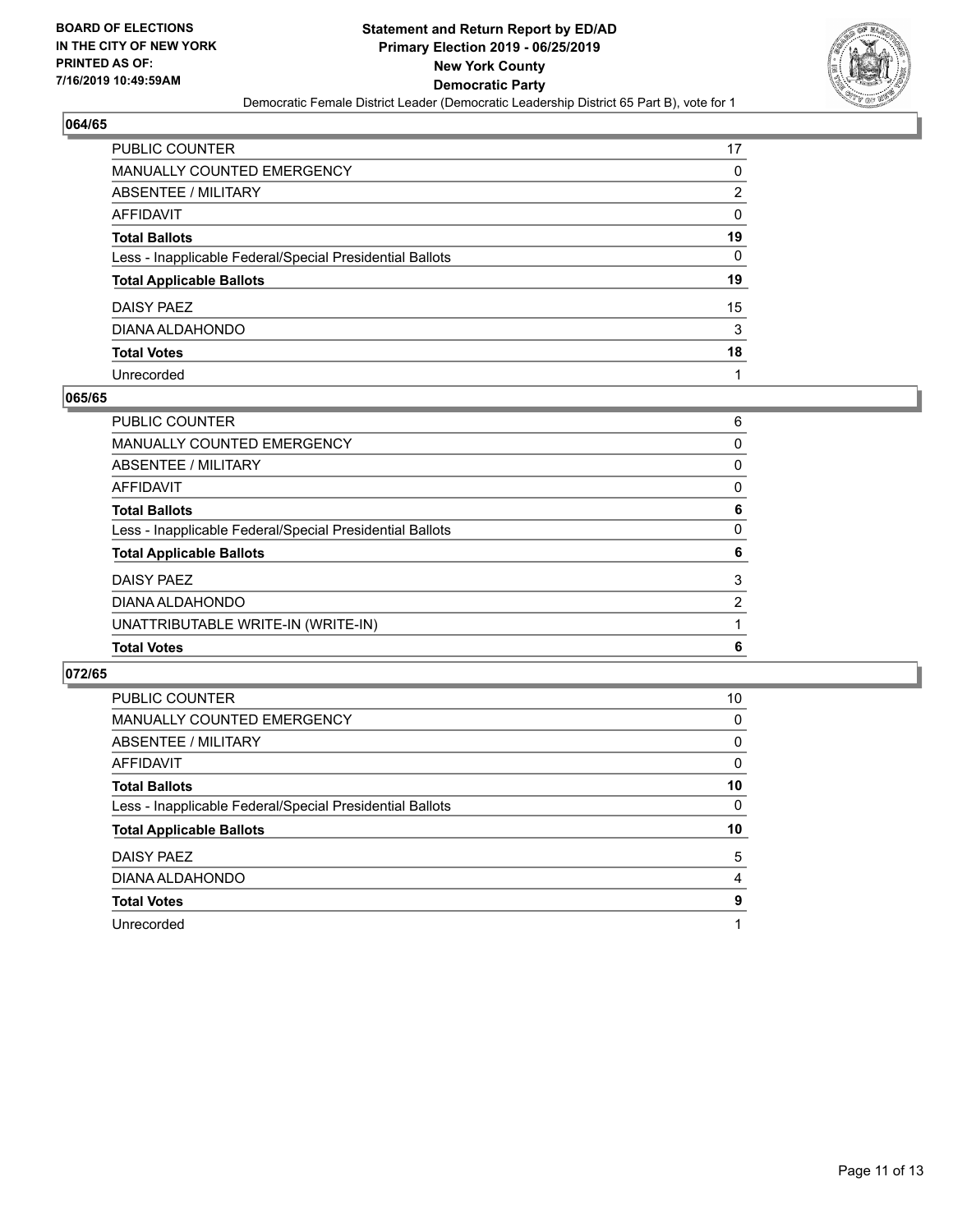

| PUBLIC COUNTER                                           | 28 |
|----------------------------------------------------------|----|
| MANUALLY COUNTED EMERGENCY                               | 0  |
| ABSENTEE / MILITARY                                      | 2  |
| AFFIDAVIT                                                | 0  |
| <b>Total Ballots</b>                                     | 30 |
| Less - Inapplicable Federal/Special Presidential Ballots | 0  |
| <b>Total Applicable Ballots</b>                          | 30 |
| DAISY PAEZ                                               | 5  |
| DIANA ALDAHONDO                                          | 25 |
| <b>Total Votes</b>                                       | 30 |

| PUBLIC COUNTER                                           | 25 |
|----------------------------------------------------------|----|
| MANUALLY COUNTED EMERGENCY                               | 0  |
| ABSENTEE / MILITARY                                      |    |
| AFFIDAVIT                                                |    |
| <b>Total Ballots</b>                                     | 27 |
| Less - Inapplicable Federal/Special Presidential Ballots | 0  |
| <b>Total Applicable Ballots</b>                          | 27 |
| DAISY PAEZ                                               | 13 |
| DIANA ALDAHONDO                                          | 14 |
| <b>Total Votes</b>                                       | 27 |
|                                                          |    |